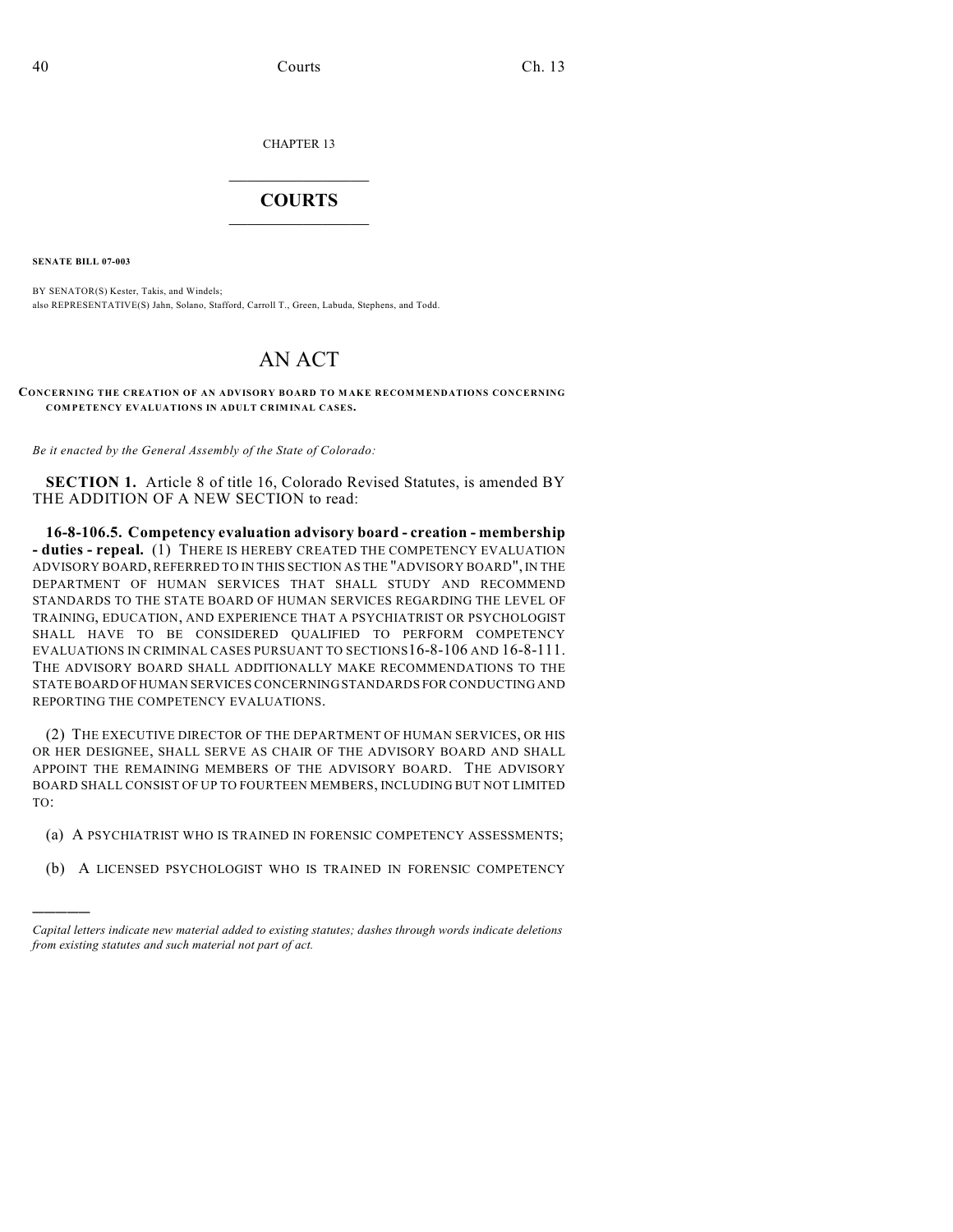ASSESSMENTS;

(c) A LICENSED CLINICAL SOCIAL WORKER WHO IS TRAINED IN FORENSIC COMPETENCY ASSESSMENTS;

(d) A LICENSED PROFESSIONAL COUNSELOR WHO IS TRAINED IN FORENSIC COMPETENCY ASSESSMENTS;

(e) A REPRESENTATIVE OF THE UNIT WITHIN THE DEPARTMENT OF HUMAN SERVICES THAT IS RESPONSIBLE FOR MENTAL HEALTH SERVICES;

(f) A PERSON WHO REPRESENTS DISTRICT ATTORNEYS WITHIN THE STATE;

(g) A PERSON WHO REPRESENTS DEFENSE ATTORNEYS WITHIN THE STATE;

(h) A REPRESENTATIVE FROM THE TASK FORCE ESTABLISHED PURSUANT TO SECTION 18-1.9-104, C.R.S.;

(i) A FAMILY MEMBER OF A PERSON WHO HAD BEEN SUBJECT TO THE COMPETENCY EVALUATION PROCESS AT SOME TIME;

(j) A REPRESENTATIVE OF THE JUDICIAL DEPARTMENT; AND

(k) A REPRESENTATIVE OF THE COLORADO MENTAL HEALTH INSTITUTE AT PUEBLO.

(3) THE ADVISORY BOARD SHALL REPORT ITS FINDINGS AND RECOMMENDATIONS TO THE DEPARTMENT OF HUMAN SERVICES NO LATER THAN JANUARY 30, 2008, AND NO LATER THAN JANUARY 30 EACH YEAR THEREAFTER.

(4) BASED ON THE RECOMMENDATIONS OF THE ADVISORY BOARD, THE STATE BOARD OF HUMAN SERVICES SHALL PROMULGATE RULES AND ADOPT PROCEDURES TO ESTABLISH AND IMPLEMENT THE STANDARDS IDENTIFIED IN SUBSECTION (1) OF THIS SECTION.

(5) THIS SECTION IS REPEALED, EFFECTIVE JULY 1, 2010.

**SECTION 2.** 26-1-107 (6), Colorado Revised Statutes, is amended BY THE ADDITION OF A NEW PARAGRAPH to read:

**26-1-107. State board of human services.** (6) The state board shall:

(h) ADOPT RULES CONCERNING STANDARDS FOR THE LEVEL OF TRAINING, EDUCATION, AND EXPERIENCE THAT A PSYCHIATRIST OR PSYCHOLOGIST SHALL HAVE TO BE QUALIFIED TO PERFORM COMPETENCY EVALUATIONS IN CRIMINAL CASES PURSUANT TO SECTIONS 16-8-106 AND 16-8-111, C.R.S., AND STANDARDS FOR CONDUCTING AND REPORTING COMPETENCY EVALUATIONS IN CRIMINAL CASES. PRIOR TO ADOPTING THE RULES, THE STATE BOARD SHALL CONSIDER RECOMMENDATIONS FROM THE COMPETENCY EVALUATION ADVISORY BOARD CREATED IN SECTION 16-8-106.5, C.R.S.